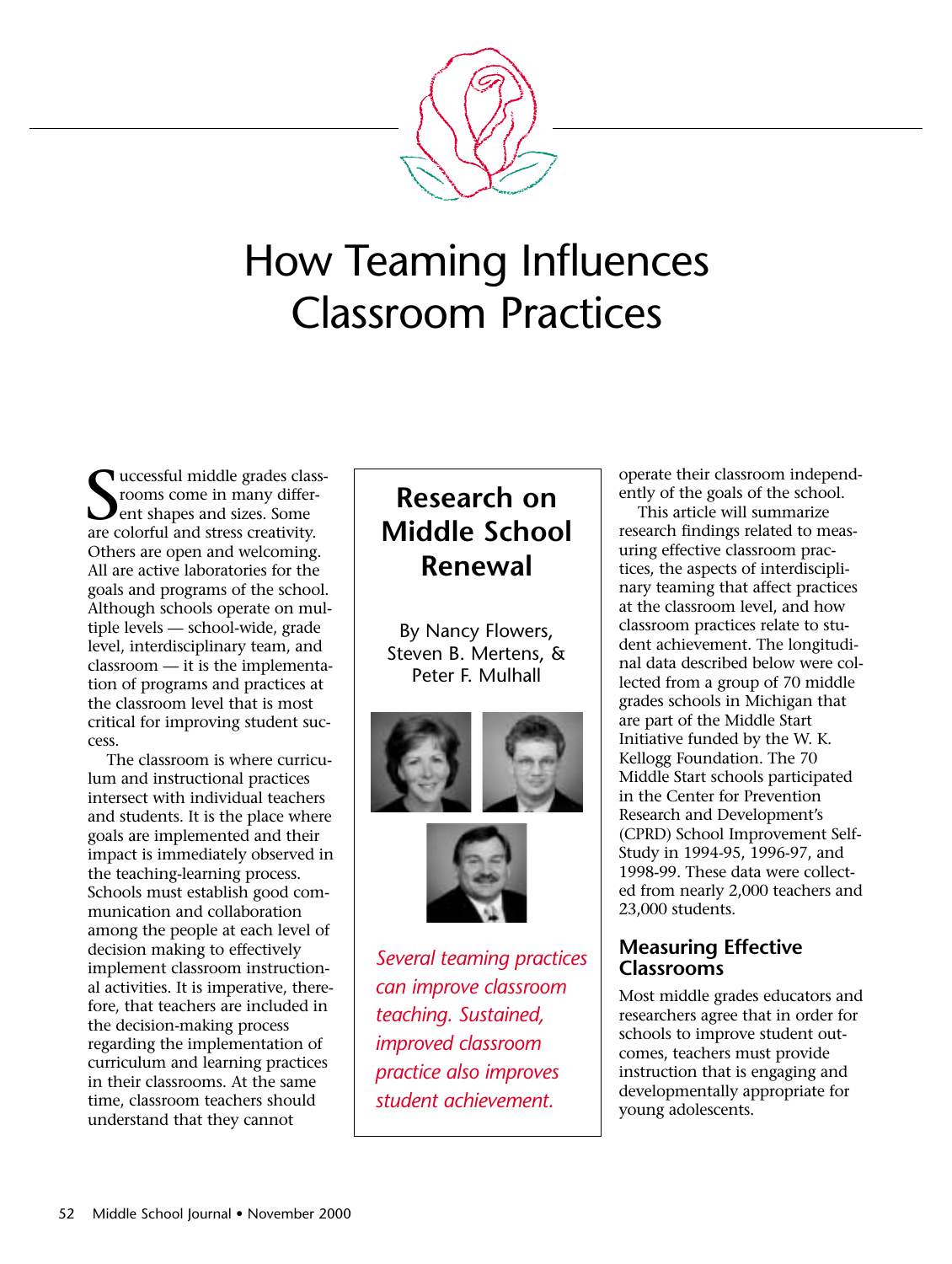| <b>Self-Study Classroom Practices</b>               |                                                                                                                                                                                    |                                                                                        |  |  |  |
|-----------------------------------------------------|------------------------------------------------------------------------------------------------------------------------------------------------------------------------------------|----------------------------------------------------------------------------------------|--|--|--|
| <b>Classroom Practice</b>                           | <b>Definition</b>                                                                                                                                                                  | <b>Sample Self-Study Survey Item</b>                                                   |  |  |  |
| Small-group active instruction                      | Students work in small groups to<br>complete learning activities that<br>require their active involvement                                                                          | Students engage in group problem<br>solving, negotiation, and consensus<br>development |  |  |  |
| Integration and<br>interdisciplinary practices      | Learning activities are coordinated<br>across subject areas                                                                                                                        | Teachers from other subject areas<br>help plan and carry out instructional<br>units    |  |  |  |
| Authentic instruction and assessment                | Instructional activities use authentic<br>assessment strategies                                                                                                                    | Exhibitions of students' work are<br>used as part of instruction and<br>assessment     |  |  |  |
| Critical thinking enhancement<br>practices          | Learning activities that help students<br>develop and improve critical thinking<br>skills are incorporated into instruction<br>and evaluation                                      | Students revise their reports and<br>papers                                            |  |  |  |
| Mastery-based assessment and<br>student recognition | Student learning is measured against<br>performance standards rather than<br>the performance of other students,<br>and student successes are shared with<br>the rest of the school | Students are given multiple<br>opportunities to improve their<br>grades                |  |  |  |
| Reading skill enhancement practices                 | Instructional activities include chances<br>for students to develop and use<br>reading skills and concepts                                                                         | Students read and discuss<br>newspaper articles                                        |  |  |  |
| Writing skill enhancement practices                 | Instructional activities include chances<br>for students to develop and use<br>writing skills and concepts                                                                         | Students write and keep journals                                                       |  |  |  |
| Mathematical skill enhancement<br>practices         | Learning activities include opportuni-<br>ties for students to enhance their<br>abilities in mathematics                                                                           | Mathematical concepts are taught<br>using real-world examples                          |  |  |  |

**Figure 1 Description of Self-Study Classroom Practices**

Based on CPRD's experience, an effective middle grades classroom is one that

- maintains high levels of academic rigor
- has a curriculum that is meaningful, relevant, and connects subject matter
- provides opportunities for active learning
- goes beyond the boundaries of the classroom into the community

• fosters a positive climate that stems from mutual respect and beneficial interactions.

Measuring and evaluating effective classrooms can be a challenging and time-consuming task. First, teachers use a variety of techniques and activities to create an effective classroom, and measuring all of them is difficult. Second, there are often disparities in the implementation of practices among classrooms within the same school, thus blurring the overall school outcomes because of the varying frequency with which the practices are occurring. Finally, each school sets its own program and imple-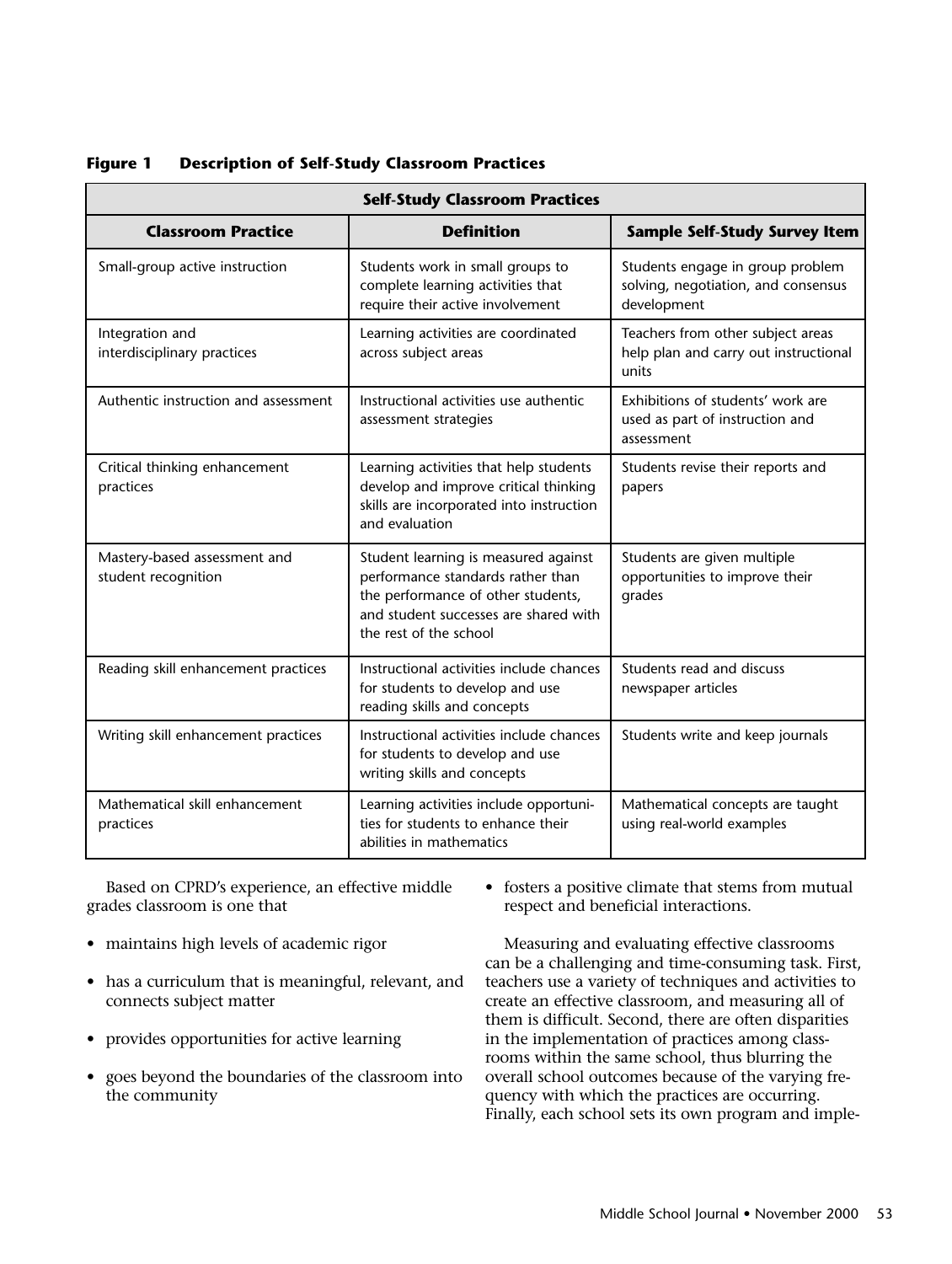|                                                           | <b>Team-practices dimensions</b>  |                                           |                                        |                                                         |
|-----------------------------------------------------------|-----------------------------------|-------------------------------------------|----------------------------------------|---------------------------------------------------------|
| <b>Classroom-practices dimension</b>                      | Curriculum<br><b>Coordination</b> | Coordination<br>of student<br>assignments | <b>Parent contact</b><br>& involvement | <b>Contact with</b><br>other building<br>resource staff |
| Small-group active instruction                            | $.48**$                           | $.34**$                                   | $.32**$                                | .13                                                     |
| Integration & interdisciplinary practices                 | $.83**$                           | $.70**$                                   | $.57**$                                | $.42**$                                                 |
| Mastery-based assessment &<br>student recognition         | $.42**$                           | $.52**$                                   | $.46**$                                | $.36**$                                                 |
| Critical thinking enhancement practices                   | $.41**$                           | $.34**$                                   | $.28*$                                 | .11                                                     |
| Authentic instruction & assessment                        | $.51**$                           | $.40**$                                   | $.26*$                                 | .22                                                     |
| Reading skill enhancement practices                       | $.50**$                           | $.41**$                                   | $.33**$                                | .24                                                     |
| Writing skill enhancement practices                       | $.43**$                           | $.28*$                                    | .12                                    | .11                                                     |
| Mathematical reasoning and<br>skill enhancement practices | $.35***$                          | $.26*$                                    | $.26*$                                 | .16                                                     |

#### **Figure 2 School-level1 Correlation Matrix of Classroom-Practices Dimensions and Team-Practices Dimensions**

<sup>1</sup> Includes 68 of the 70 schools. Two schools excluded because core academic teachers could not be identified.

\* Correlation is significant at the 0.05 level (2-tailed).

\*\* Correlation is significant at p<0.01 (2-tailed).

mentation goals given its unique context (e.g., location, grade configuration, percentage of free/reduced lunch students), thereby creating a situation where no two schools are alike in their priorities or implementation choices.

The classroom practices measured by CPRD's Self-Study were identified by practitioners and researchers as effective strategies for impacting student success. Each practice described in Figure 1 is based on a series of questions on the teacher survey regarding how often specific classroom instructional activities occur. Only the responses of core academic teachers (e.g., language arts, math, science, social studies) are considered, and the data are reviewed with the *school* serving as the unit of analysis. This article addresses key classroom practices among core academic teachers in 70 Michigan middle grades schools. The practices presented relate to the frequency of integration of subjects, authentic instruction, student recognition, critical thinking skills, and subject-specific enhancement practices.

Overall, the Michigan middle-grades schools displayed minimal changes in the frequency that they engaged in classroom practices from 1995 to 1999. Teachers report that the most frequently occurring

practices are citizenship and social competence instruction, mastery-based assessment and student recognition, and mathematical skill enhancement practices (each occurring an average of "several times a month"). Integration and interdisciplinary practices, a classroom practice we consider to be essential to middle grades instruction, occurs "less than monthly" among these Michigan middlegrades schools. In addition, the frequency of a few practices decreased from 1997 to 1999. Since these schools have varying school improvement goals and diverse community contexts, we cannot be surprised to note limited improvement when analyzing the 70 schools without considering other mitigating factors (e.g., the presence of interdisciplinary teaming). This finding serves to illustrate the necessity of reviewing data of this kind within contextual parameters.

#### **The Relationship Between Team and Classroom Practices**

The likelihood that practices implemented in the classroom will have a sustained, positive effect on student outcomes is often directly related to the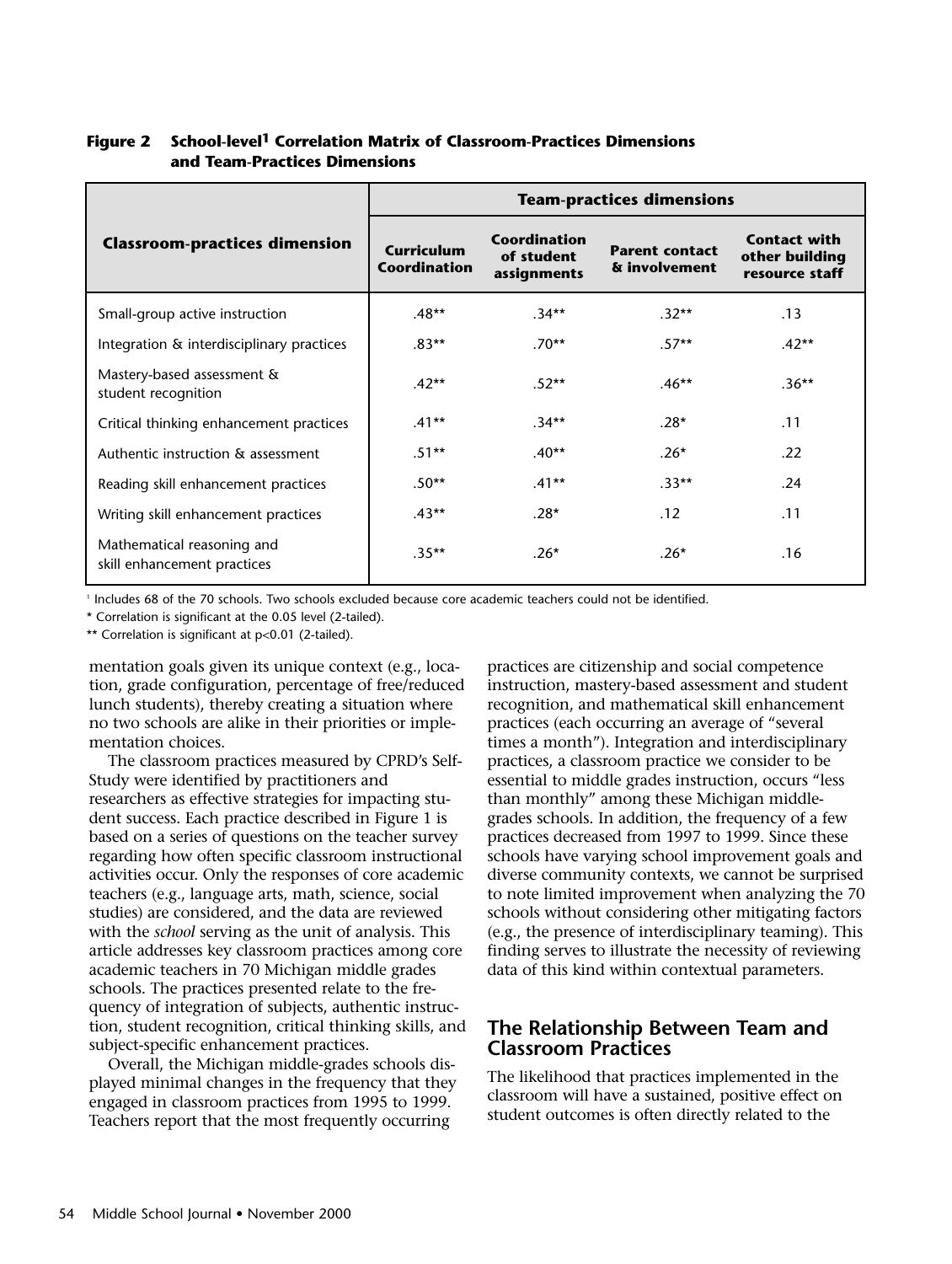larger context of the classroom. One of the contextual elements that has been widely endorsed by middle grades educators is interdisciplinary teaming. Research conducted by CPRD and others has demonstrated the critical impact that interdisciplinary teams have on improving outcomes at many diverse levels (Arhar, 1990; Dickinson & Erb, 1997; Felner, Jackson, Kasak, Mulhall, Brand, & Flowers, 1997; Flowers, Mertens, & Mulhall, 1999; Lewis, 2000). Michigan Middle Start schools engaged in teaming exhibited improved work climate, more frequent contact with parents, increased teacher job satisfaction, and higher levels of student achievement (Felner, Mertens, & Lipsitz, 1996; Mertens, Flowers, & Mulhall, 1998).

The strongest association is between teamlevel curriculum coordination activities and

### classroom-level integration and

#### interdisciplinary practices.

An important goal of teaming that certainly contributes to the improved outcomes noted above is that teachers work together to coordinate the instruction that is delivered in the classroom. Given this goal, the activities that teams engage in as a group to plan and coordinate their work is likely to be related to the practices that those same teachers implement in their classrooms.

In analyzing the Self-Study data of the Michigan Middle Start schools, a positive association (i.e., correlation) between the practices occurring at the team level and those occurring in the classroom is evident (see Figure 2). The strongest association is between team-level curriculum coordination activities and classroom-level integration and interdisciplinary practices ( $r^2$ = 0.83). This association indicates the magnitude of the relationship between these practices. As the frequency of one practice increases, the frequency of the other also increases. In other words, in order to successfully coordinate curriculum at the team level, the integration of subject matter and interdisciplinary approaches at the classroom level must occur frequently, and vice-versa. In fact, the team level practices of coordinating curriculum and coordinating student assignments and assessments correlates highly with nearly all classroom practice

dimensions measured by the Self-Study. Similar results were found in an analysis of team and classroom practices from the 1996-97 Middle Start Self-Study data (Mertens, et al, 1998). The 1998-99 results, however, indicate stronger associations between the team and classroom practices variables. This is important evidence that links the work of teams to the teaching and learning process in the classroom.

Upon further examination of the relationships between classroom and team practices, an interesting finding emerges among schools that are teaming with high levels of common planning time (i.e., four or more meetings per week with each meeting lasting at least 30 minutes). The positive relationships between team and classroom practices are generally higher, indicating an even stronger affiliation between practices for schools that have high levels of common planning time. Clearly, common planning time enables teams to introduce, develop, and refine team and classroom practices at a deeper level.

#### **The Impact of Team Structures on Classroom Practices**

The structure of interdisciplinary teams has a significant impact on the types of practices that team members engage in (e.g., curriculum coordination, coordination of student assignments and assessments). The three most critical aspects of a team that affect its ability to be successful are (a) the amount of common planning time, (b) the number of students assigned to the team, and (c) the number of years that the team has been working together. Research has shown that teams with adequate levels of common planning time, smaller student team sizes, and teams that have had an opportunity to work together for a longer period of time are most likely to engage in team-level activities that are associated with improved student achievement (Felner et. al., 1997; Flowers, Mertens, & Mulhall, 2000; Warren & Muth, 1995). Since team and classroom practices are positively related to each other, it bears investigation as to whether these same team structures impact the implementation of classroom practices in the same manner.

#### **Common planning time**

Among Michigan Middle Start schools, the classroom practice of integration and interdisciplinary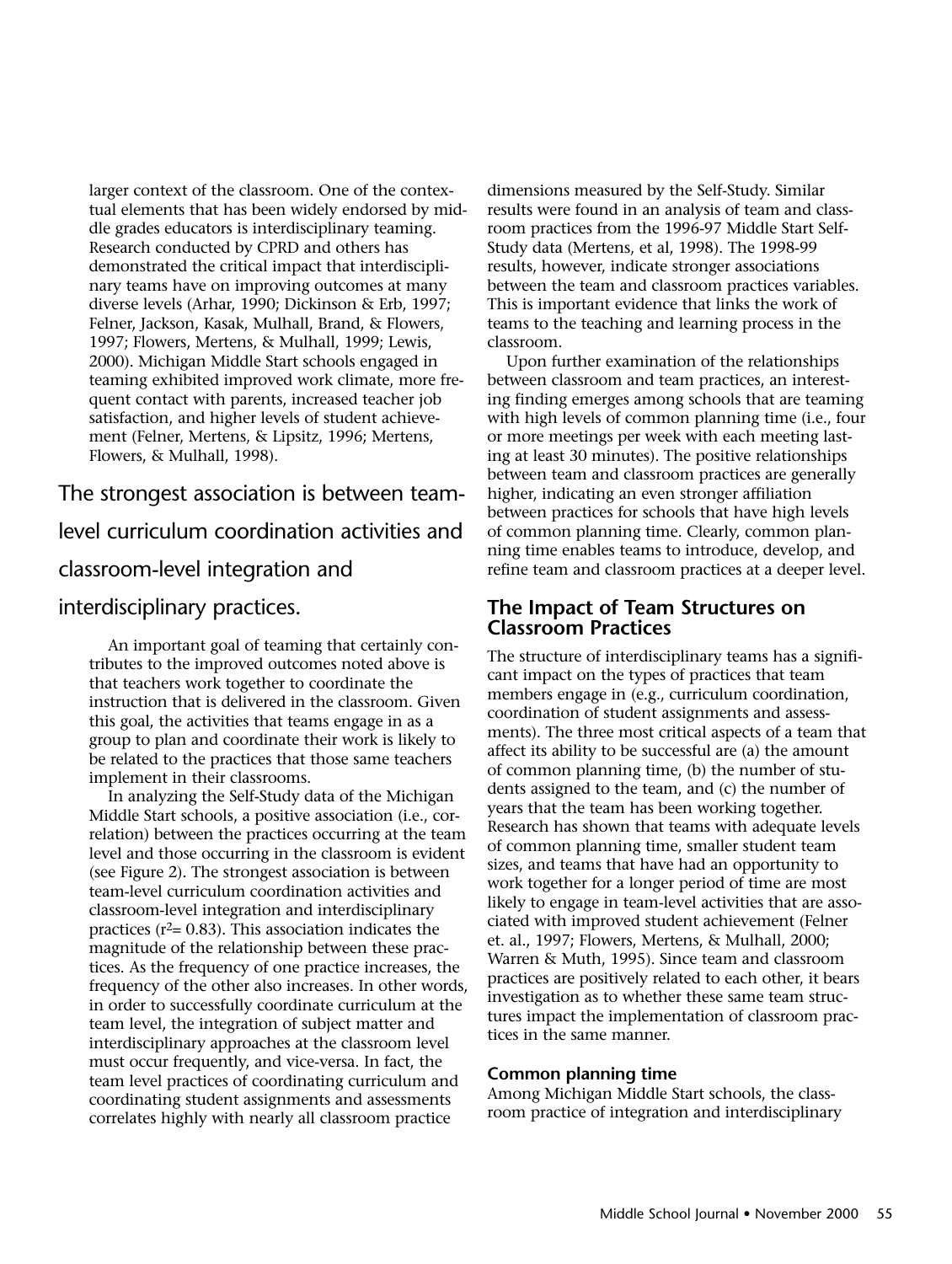work is most affected by the team's level of common planning time. Schools that are teaming with high levels of common planning time are integrating instruction in the classroom more frequently as compared to schools that are either teaming with low levels or no common planning time, or that are not engaged in teaming. For many of the other classroom practices (mathematical skill enhancement, reading skill enhancement, mastery-based assessment and student recognition), teaming schools, regardless of whether they have high or low levels of common planning time, are implementing more frequently than non-teaming schools or schools with no common planning time at all. This finding suggests that the impact of common planning time on classroom practices may be dependent on whether the implementation of the practice at the classroom level necessitates a coordinated effort at the team level. For those classroom practices that do require team coordination, they are more likely to be influenced positively if the school has high levels of common planning time. Other practices may not require this same level of sustained support at the team level.

#### **Team size**

CPRD's prior research identified teams with 90 or fewer students as being an optimal size for engaging in team-level activities related to the curriculum as well as student assignments and assessments (Flowers, et. al., 2000). An analysis of classroom practices among the 70 middle grades schools in Michigan corroborates this finding. Teachers with interdisciplinary teams of 90 or fewer students (n=245 teachers) have the highest frequency of classroom practices, especially for integration and interdisciplinary practices, mathematical skill enhancement practices, reading skill enhancement practices, and writing skill enhancement practices (see Figure 3). Often the classroom practices of teams with 121 or more students (n=265 teachers) was equal to that of teams of 91 to 120 students (n=242 teachers). Clearly smaller teams are better able to manage not only the team coordination that is necessary for best practices, but also the classroom practices that serve to implement the programs.

#### **Length of time teaming**

Another structural factor of interdisciplinary teams that affects student outcomes is how long the school has been engaged in interdisciplinary teaming. Classroom practices, similar to team practices, are affected by how long a team has been working together (see Figure 4). Schools that have been teaming for at least four years (n=44 schools) have significantly more frequent implementation of classroom practices than teams that have been collaborating for three years or less (n=19 schools). Unlike *team practices* where differences in the frequency of implementation can be seen as early as one or two years after the team began working together, improvements in *classroom practices* are often not observed for three to four years. This suggests several important observations:

- Improvements in team practices occur relatively quickly after schools implement teaming, and increase as schools continue to work together, especially for schools with high levels of common planning time
- The implementation of *classroom* practices improves among teaming schools; however, it appears to take longer to implement and be contingent upon the level and effectiveness of *team* practices.

Clearly smaller teams are better able to manage the classroom practices that serve to implement the programs.

#### **Classroom Practices and Student Achievement**

CPRD's prior research on Michigan Middle Start schools has already established a relationship between team structures, the frequency of team practices, and student achievement (Felner et al., 1996; Flowers et al., 1999, 2000). In addition, in schools engaged in teaming with high levels of common planning time, teacher reports of team practices are more frequent, and student achievement gains are higher.

The ultimate goal of the curriculum and instruction implemented in the classroom is to improve the teaching and learning process, which in turn, improves student success. Although many of the classroom practices implemented by the 70 middle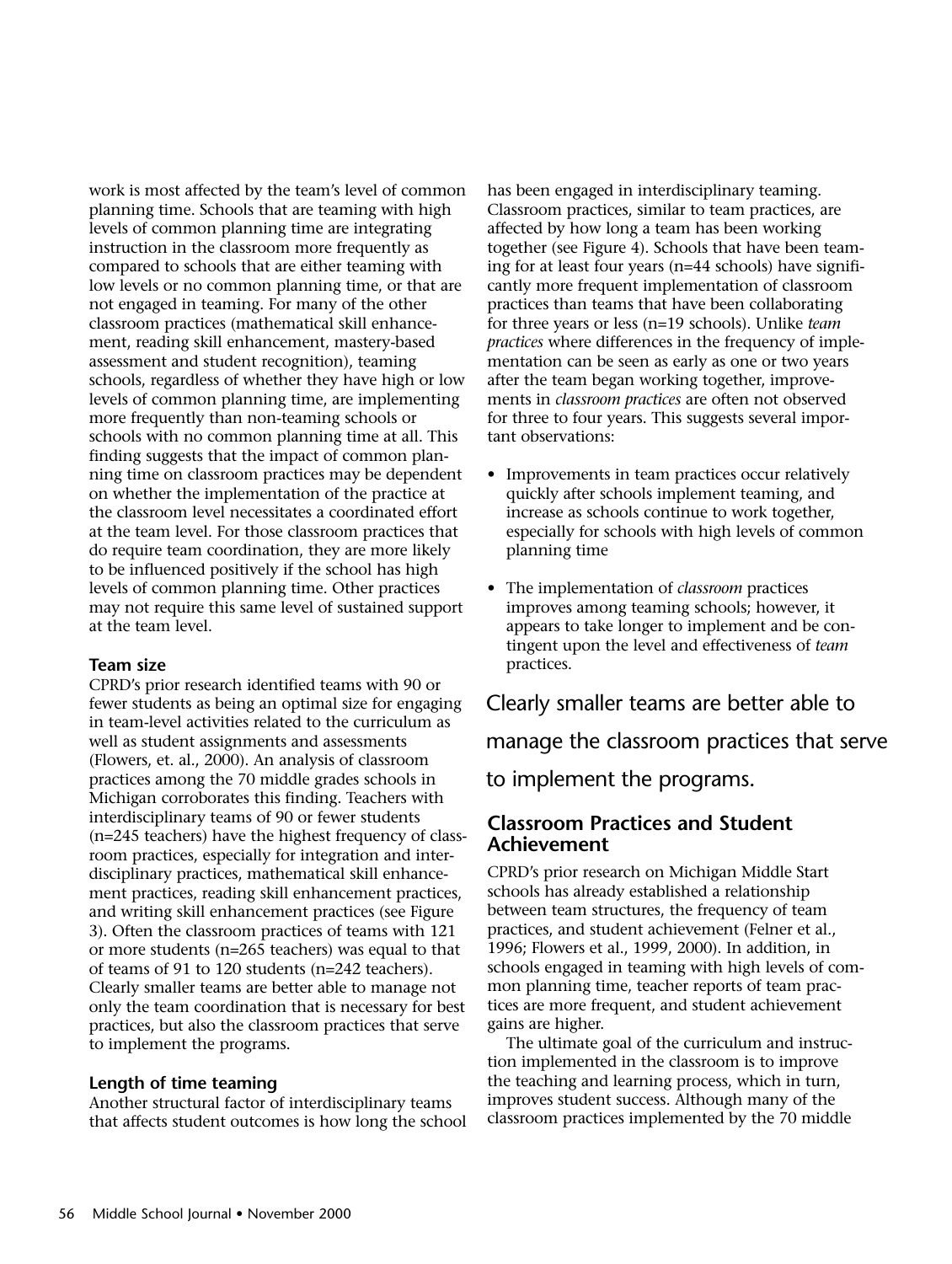

**Figure 3 Impact of Student Team Size on Classroom Practices**

**Figure 4 Impact of Length of Time Teaming on Classroom Practices**

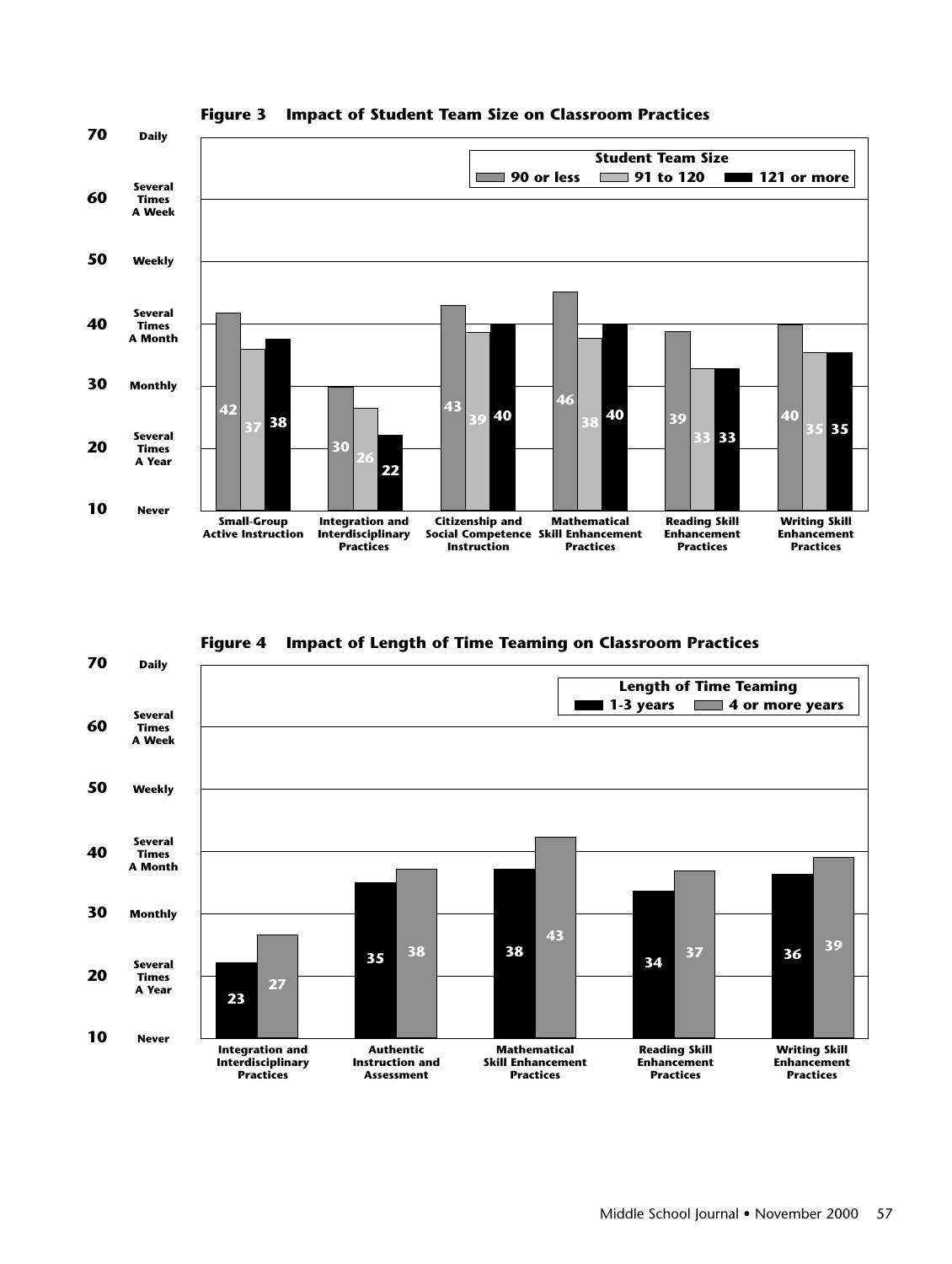grades schools in Michigan are not yet occurring as frequently as desired, an analysis of Michigan achievement data indicates that student achievement scores are affected by the frequency of certain classroom practices.

The achievement data used for this analysis is the Michigan Educational Assessment Program (MEAP) for reading and mathematics administered every year to seventh grade students in Michigan schools (Michigan Department of Education, 1999). Using the Michigan Department of Education's MEAP data CPRD calculated student progress (i.e., gain scores) in achievement from 1995 to 1999 for each of the 70 Middle Start schools. The vast majority of Middle Start schools demonstrated gains, in some cases significant gains, in their student achievement reading and math scores from 1995 to 1999. This mirrors the performance on the MEAP observed for all Michigan middle grades schools.

Correlations between student achievement gain scores and classroom practices yielded positive relationships in all cases. Some classroom practices appear to have a stronger affiliation with student achievement gains than others. For example, in the case of reading achievement gains, the classroom practices of critical thinking enhancement  $(r^2=0.32)$ , reading skill enhancement ( $r^2$ = 0.26), and mathematical skill enhancement ( $r^2$ = 0.26) have statistically significant correlations. In other words, as the frequency of these three practices increases, the reading achievement gains increase. This is a very important finding because it illustrates the linear relationship between classroom activities and student success. It allows educators to see that as they increase the level of implementation of middle grades practices, they can improve student outcomes. Some practices appear to have a stronger affiliation with student achievement gains than others.

A preliminary multi-variate analysis of team and classroom practices, combined with levels of teaming and common planning time, has yielded very promising results. Of particular note is the effect of lunch status on achievement gain scores. Students in schools with less than 40% free and reduced lunch students appear to make gains in reading more quickly than students in schools with 40% or more free and reduced lunch students. Schools with higher percentages of at-risk students take longer (i.e., 3-5 years) to obtain comparable achievement results. We remain encouraged by the positive relationships that

have emerged from the analysis discussed above. We hope that further investigation will serve to strengthen these findings.

Team size, amount of common planning time, and length of time together as a team influence classroom instruction.

#### **Summary**

As educational researchers, we are encouraged by the findings illustrated in this article because they further highlight the steps in the path toward understanding what factors positively influence student success. One step that has been highlighted by these findings is that the coordinated efforts of interdisciplinary teams and the implementation of practices in the classroom are linked, suggesting that one influences the other. Another point of clarity is that interdisciplinary teaming structures — including team size, amount of common planning time, and length of time together as a team — affect not only *team-level* practices, but they also influence *classroom* instruction. Thus, the teams that are most likely to implement more practices in the classroom are small teams (90 students or fewer), teams with frequent common planning time, and teams that have been working together for at least four years. Finally, it is now evident that classroom instructional practices are positively related to student achievement gains. Although we cannot assert the strength of the link between classroom practices and student achievement at this time, the existence of a positive relationship is promising because it provides educators with evidence supporting their work.

**Author's Note:** We would like to acknowledge Robert Felner who was the principal investigator on the initial grant from the W. K. Kellogg Foundation to the University of Illinois. His contribution to this work is appreciated.